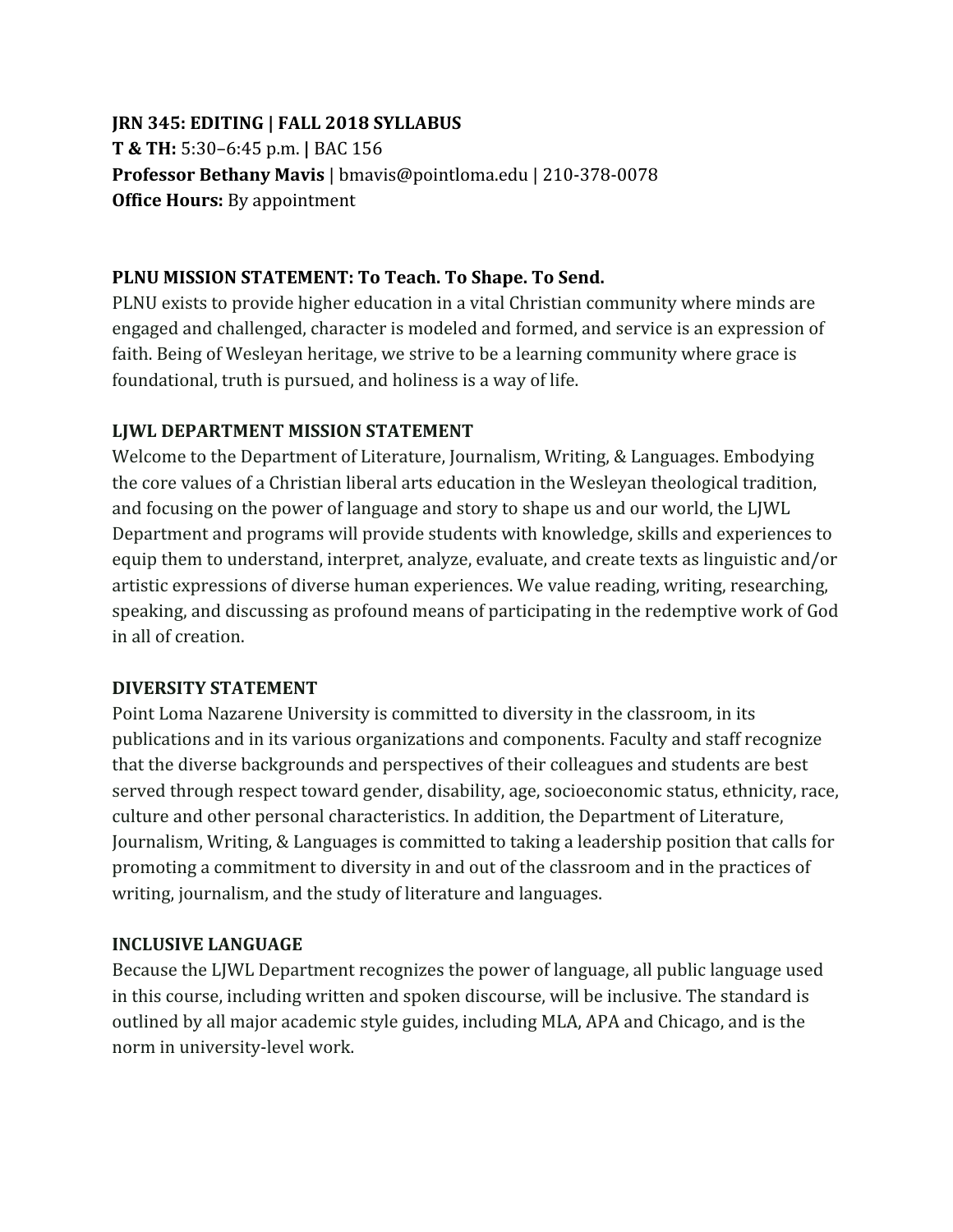# **COURSE DESCRIPTION AND GOAL**

*Designed to develop the student's ability to improve and clarify all forms of written expression. Genres include newspapers, magazines, books, internet, as well as other forms of storytelling.*

This class is designed to teach the fundamentals of editing for a variety of print and digital media, from newspaper articles to banner ads to Facebook posts. It intends to teach best practices for editing any type of material with the intention of equipping you to be a successful editor regardless of your area of expertise. It will focus on practical applications intended to prepare you for your future careers in journalism or writing. To accomplish this goal, we will learn by doing.

# **COURSE LEARNING OUTCOMES**

After completing this course, you will be able to do the following:

- Apply the fundamental principles of being an effective editor
- Demonstrate mastery in grammar, spelling, style and writing
- Improve the quality of your own and others' writing
- Recognize errors in a variety of written material types
- Exercise your role as an editor by utilizing tools common in the industry

# **CORE VALUES**

Respect, kindness and openness are essential to making our time together effective. We will value all opinions, points of view, writing styles and genres. We will treat all with kindness, and craft our comments or critiques carefully with thoughtful consideration. We will be open to feedback. We will not be defensive or closed off. We will be motivated to grow and improve, and we will support each other in our common goal. This will be a public discourse and safe environment.

# **ASSIGNMENTS**

During the semester, there will be **four assignments** (including one in-class exercise) in addition to quizzes. Assignments include an editorial philosophy paper and two in-class presentations. For the presentations, you will present revisions you recommend based on a piece of writing of your choosing to the class for 10 minutes. In addition to these assignments, there will be in-class activities and quizzes (announced and unannounced).

# **LIST OF ASSIGNMENTS**

- Editing philosophy
- Presentation
- Partner in-class activity
- $\bullet$  Editing philosophy #2: final reflection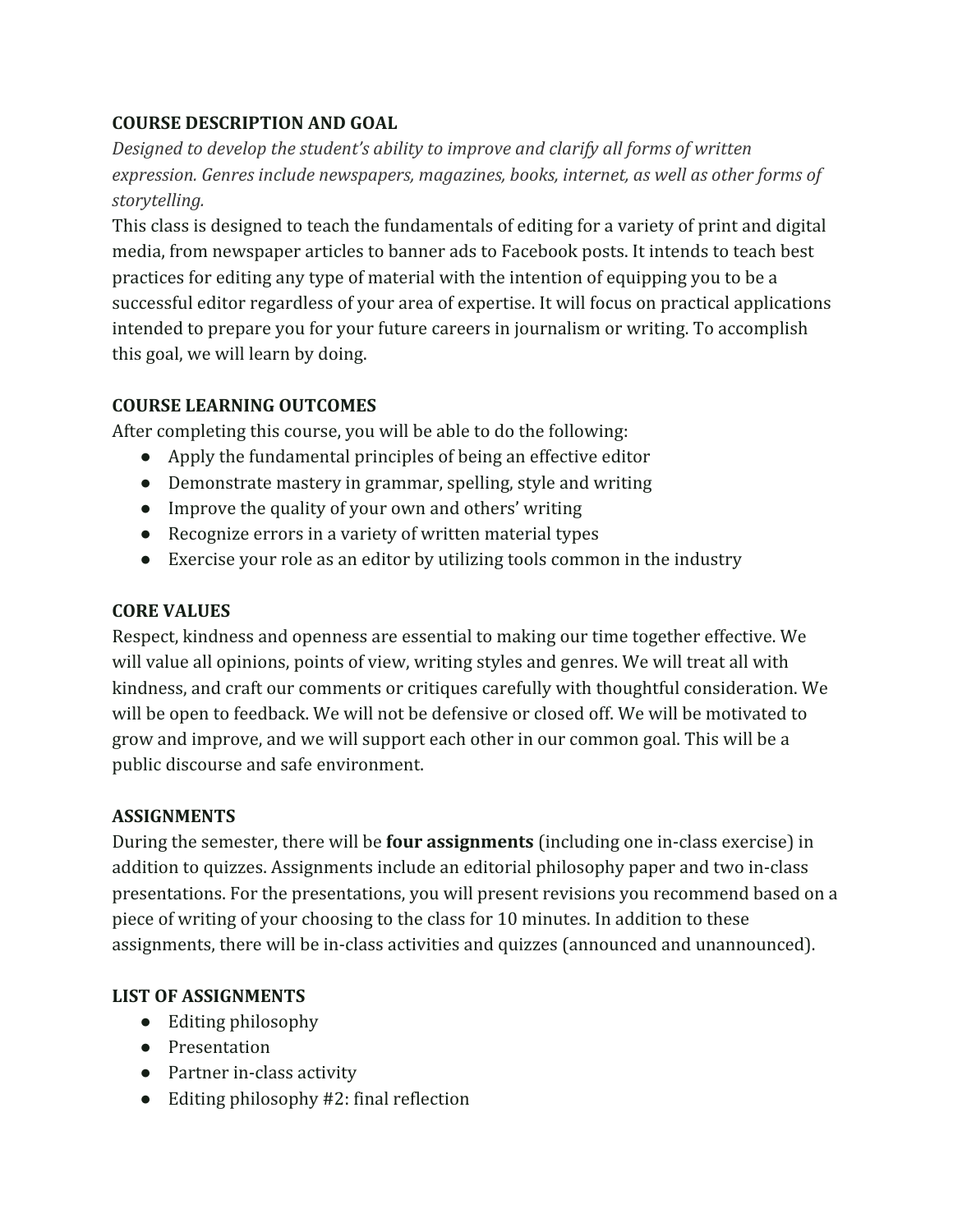#### **GRADING BREAKDOWN**

- Assignments: 20%
- Final exam: 20%
- Midterm: 20%
- Participation: 20%
- Quizzes/in-class exercises: 20%

| $A: 93 - 100$        | $C: 73 - 76$  |
|----------------------|---------------|
| $A-: 90 - 92$        | $C - 70 - 72$ |
| $B+: 87 - 89$        | $D+: 67 - 69$ |
| <b>B</b> : $83 - 86$ | $D: 63 - 66$  |
| $B - 80 - 82$        | $D-: 60 - 62$ |
| $C + 77 - 79$        |               |

# **ATTENDANCE POLICY**

Be on time. Be here. Timeliness and attendance speak volumes about how much you care. I know things come up, so communicate with me in advance if you are going to miss class or have to leave early for some reason. **Twenty percent** of your course grade is based on participation, so keep this in mind. You are allowed **four total absences** per semester, and **two unexcused absences** per semester.

# **CELL PHONE POLICY**

No cell phones are permitted in class. One phone sighting results in an automatic five points off your next assignment. Be present. Pay attention. Don't make this an issue.

#### **EXTRA CREDIT POLICY**

Extra credit is available. Discuss options with me.

#### **CLASS SCHEDULE**

\*Note: Schedule and topics are subject to change. Some topics covered may not be included on this list.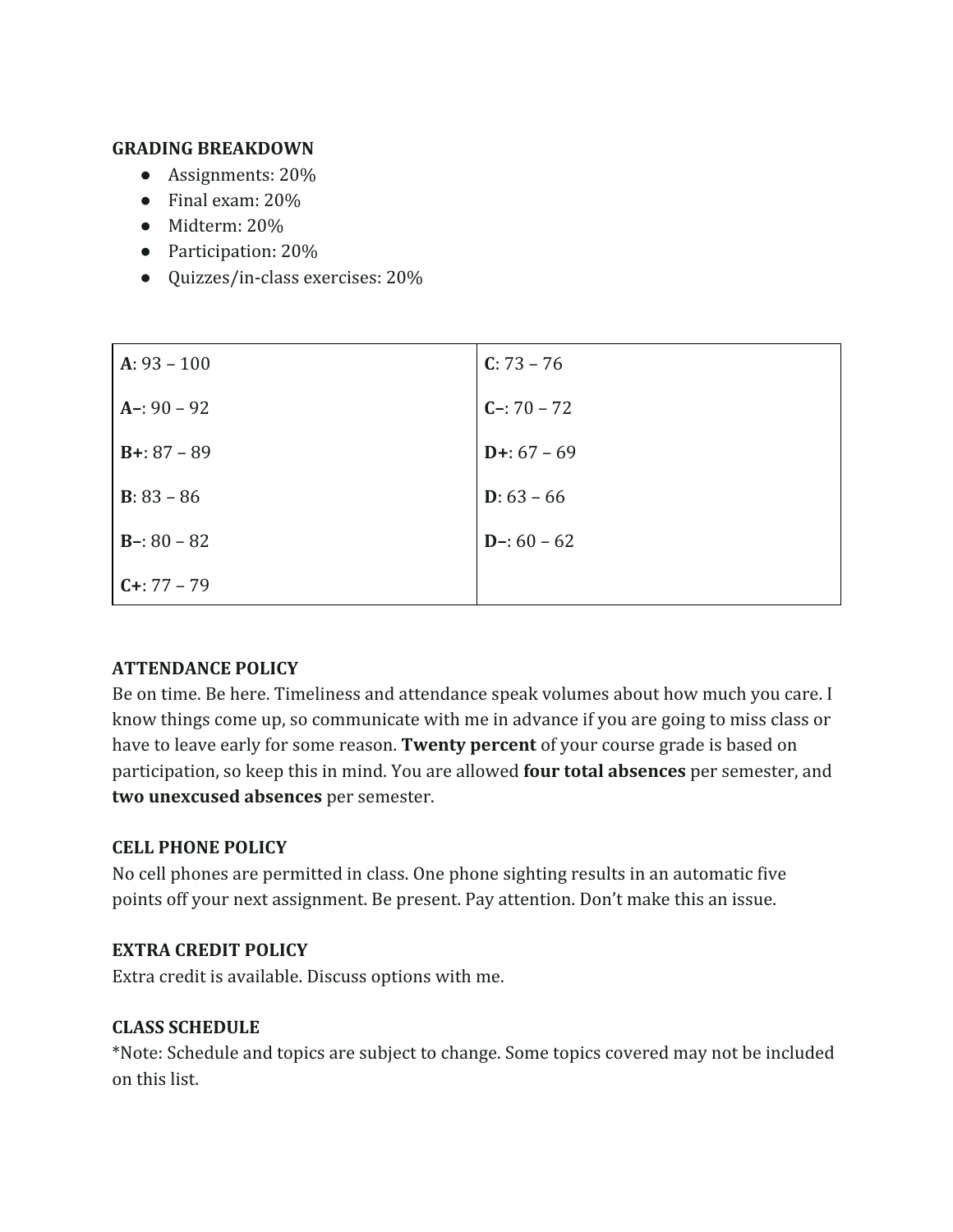|                                                                                                                                               | <b>THURS 8/30: INTRODUCTIONS, COURSE</b><br><b>OVERVIEW</b><br><b>Assignment #1 description</b>                                           |
|-----------------------------------------------------------------------------------------------------------------------------------------------|-------------------------------------------------------------------------------------------------------------------------------------------|
| <b>TUES 9/4: ON BEING AN EDITOR</b><br><b>Editing philosophy and best practices</b><br><b>ASSIGNMENT #1 DUE: Editorial</b><br>philosophy      | <b>THURS 9/6: MARKS &amp; MARKUPS</b><br><b>Editing symbols, tracked changes, PDF</b><br>markups, InDesign editing, keyboard<br>shortcuts |
| TUES 9/11: COMMON ERRORS<br><b>Misused and confused words</b>                                                                                 | THURS 9/13: COMMON ERRORS, CONT.<br>Apostrophes, commas, semicolons,<br>colons, dashes<br>Quiz #1: Editing symbols                        |
| <b>TUES 9/18: A MATTER OF STYLE</b><br>What is style? Style guidelines, AP style<br>review<br>Student presentations assignment<br>description | <b>THURS 9/20: STYLE &amp; COMMON ERRORS,</b><br>CONT.<br>Parallelism, modifiers, casing,<br>subject-verb agreement, bulleted lists       |
| TUES 9/25: EDITING FOR THE WEB<br>Best practices for editing web content,<br><b>SEO</b> basics                                                | THURS 9/27: CLEAR & CONCISE WRITING,<br>PART <sub>1</sub><br><b>Wordiness, repetition</b>                                                 |
| Guest speakers: Meghan Roos, Web Editor,<br>Womensrunning.com                                                                                 | Quiz #2: Common errors                                                                                                                    |
| Nicolle Monico, Senior Digital Editor,<br>Competitor.com                                                                                      |                                                                                                                                           |
| <b>TUES 10/2: STUDENT PRESENTATIONS</b><br>Group 1                                                                                            | <b>THURS 10/4: STUDENT PRESENTATIONS</b><br><b>Group 2</b>                                                                                |
| TUES 10/9: CLEAR & CONCISE WRITING,                                                                                                           | THURS 10/11: SELF-EDITING, PART 1                                                                                                         |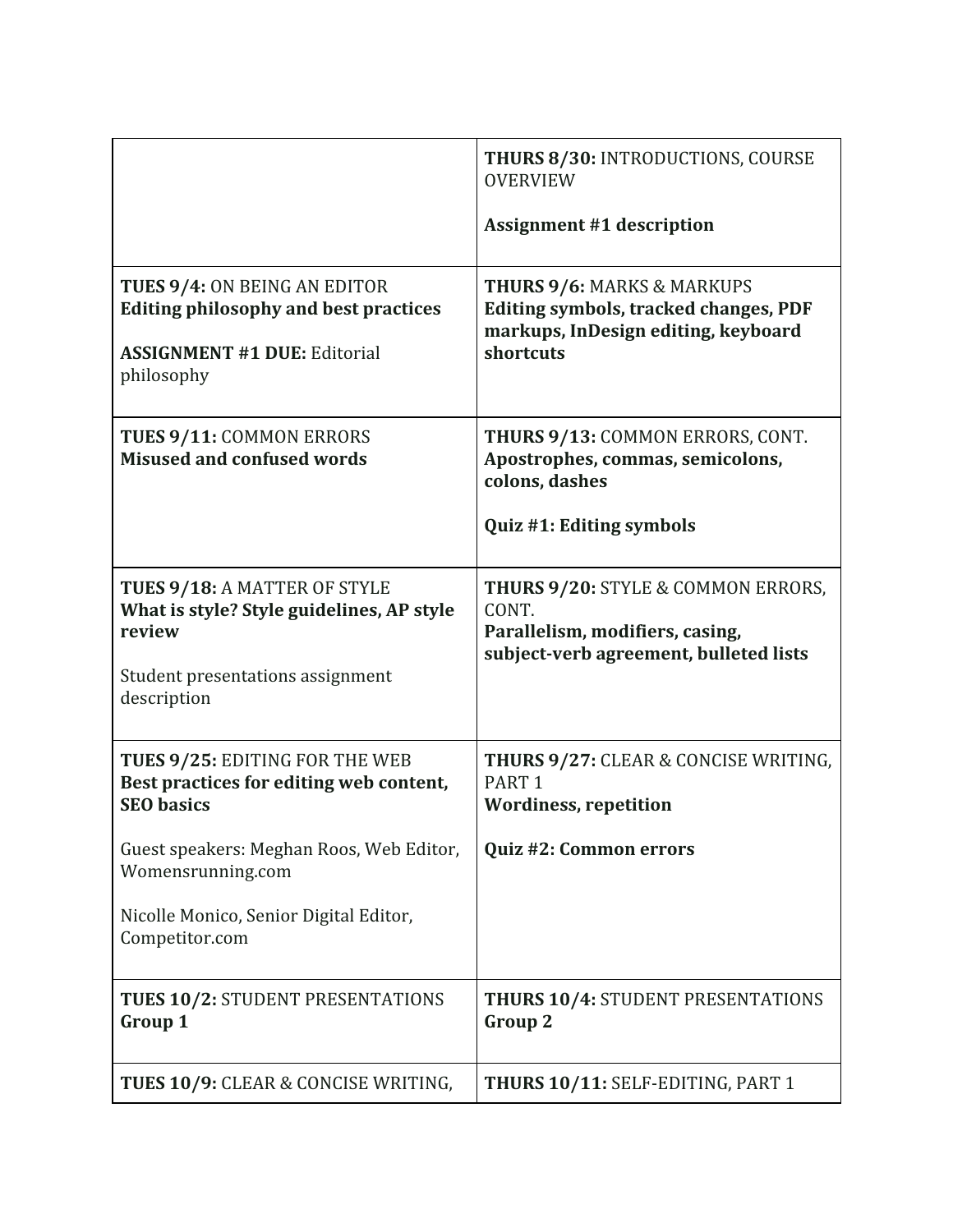| PART <sub>2</sub><br>Active voice, sentence structure                                                                      | Best practices for editing your own<br>work                                                                        |
|----------------------------------------------------------------------------------------------------------------------------|--------------------------------------------------------------------------------------------------------------------|
| Quiz #3: Miscellaneous topics so far                                                                                       | <b>MIDTERM REVIEW</b>                                                                                              |
| TUES 10/16: MIDTERM                                                                                                        | THURS 10/18: SELF-EDITING, PART 2<br>Best practices for editing your own<br>work                                   |
| TUES 10/23: SELF-EDITING EXERCISE                                                                                          | <b>THURS 10/25: NO CLASS</b>                                                                                       |
| TUES 10/30: DIGITAL & SOCIAL MEDIA<br>Social media, infographics, banner ads,<br>landing pages<br>Quiz #4: AP style review | <b>THURS 11/1: MARKETING &amp;</b><br><b>ADVERTISING</b><br>Brochures, ads, flyers, event<br>communications        |
| <b>TUES 11/6: GRAMMAR REVIEW</b><br>Punctuation, hyphens/dashes, Q&A                                                       | <b>THURS 11/8: PAIR EXERCISE</b><br>Partner in-class editing exercise<br><b>Assignment #2 description</b>          |
| TUES 11/13: PAIR EXERCISE, CONT.<br><b>Partner in-class presentation</b>                                                   | <b>THURS 11/15: CITATIONS/REFERENCES</b><br>Credible vs. non-credible sources,<br>formatting, legal considerations |
| <b>TUES 11/20: NO CLASS</b><br>Enjoy the break!                                                                            | <b>THURS 11/22: NO CLASS</b><br>Happy Thanksgiving!                                                                |
| TUES 11/27: VIDEOS & DIGITAL MEDIA<br>Video scripts, transcripts, YouTube<br>descriptions                                  | THURS 11/29: Guest Speaker:<br>Rebecca Paynter, Senior Development<br><b>Editor at Bridgepoint Education</b>       |
| TUES 12/4: MISC. STUDENT-CHOSEN<br><b>TOPICS</b><br><b>ASSIGNMENT #2 Due: Editing</b><br>philosophy reflection             | <b>THURS 12/6: FINAL EXAM REVIEW</b>                                                                               |